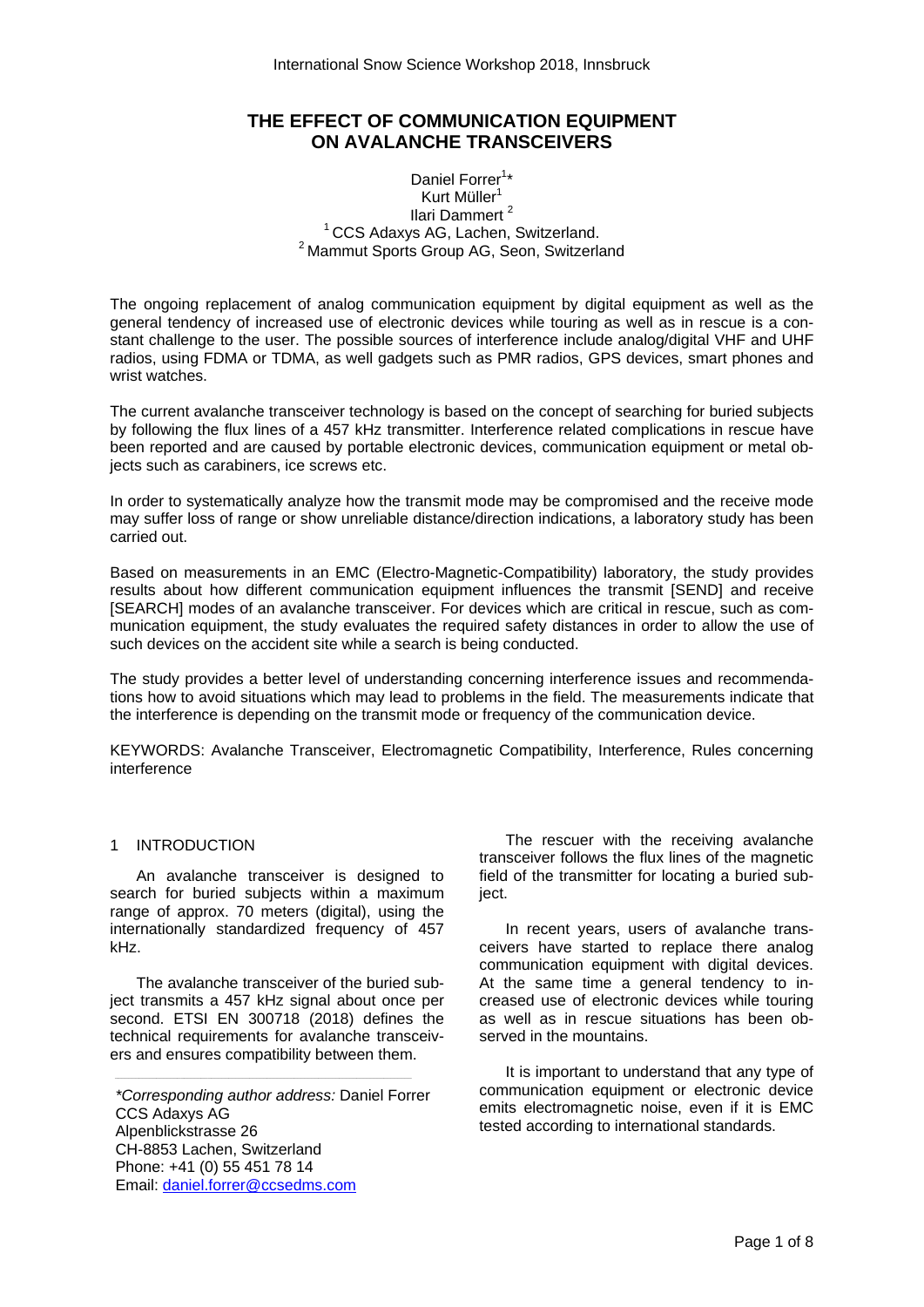These emissions do not occur in a specific frequency range, they are a broadband phenomenon, with sporadic and stochastic parts. A variable amount of this noise may overlap with the frequency band of a receiver. Therefore, this low-level noise may possibly disturb a sensitive receiver if the distance to the noise source is very small as reported in the ISSW Paper "The Effect of Consumer Electronics on Avalanche Transceivers" by Meister and Dammert (2014).

Communication equipment, for example radio transceivers, additionally emit their transmit signals at a high power level. Their antenna radiates this signal in a specific frequency range, far away from the 457 kHz of the avalanche transceivers, the frequency of a PMR radio at 446 MHz e.g. is almost 1000 times higher.

The antenna and the receiving circuit of the avalanche transceiver act as a suppression filter for unwanted frequencies, but are not perfect and there may be some parasitic elements in the circuitry that make the receiver less than ideal. The interference potential of a transmitter therefore is depending on the layout of the receiver's circuit.

Every transmitter emits some unwanted electromagnetic noise apart from the intended transmitter signal. This may be related to the transmitter signal modulation, or it may be related to the other electronic circuits.

The goal of this study is to show the different interference levels of different radio transmitters, and to provide a better level of understanding concerning interference issues for the different user groups of avalanche transceivers. The conclusions include recommendations on how to avoid situations which may lead to problems during companion rescue or in an organized rescue mission.

## 2 BACKGROUND

This study focusses on handheld communication equipment (radio transceivers). Their intended purpose is to emit an electromagnetic field when in transmit mode. Therefore it is expected that these devices do have an influence on the performance of the highly sensitive receiver of an avalanche transceiver, especially when operated close-by.

Radio transceivers have to comply with national and/or international standards. They operate in allocated frequency bands. Today, different generations of radio transceivers are in use, simple analog and complex digital devices.

In this context "analog" and "digital" are vague specifications, since every emitted signal is analog, but it may carry analog or digital coded information, and the link connection may be simple push-to-talk or controlled by a microprocessor.

In analog radios, the carrier frequency is modulated (FM) with the analog microphone signal. The amplitude of the emitted signal is constant during the call.

Digital radios convert the microphone signal to a digital data stream before modulating the carrier, mostly by using phase modulation (PM). With digital modulation it is possible to transmit digital data, even with encryption. PM, similar to FM, results in a constant amplitude of the emitted signal during a call or a time slot (see below TDMA).

To allow multiple users or user groups to make use of the same frequency bands there are two different standardized techniques available:

## *FDMA (frequency division multiple access)*

On different frequencies, called channels (separated by a specified frequency step, e.g. 12.5 kHz), several calls may be established at the same time. The amplitude of the emitted signal (FM or PM) is constant during the entire call (Fig. 1).



Figure 1: FDMA transmitter signal.

## *TDMA (time division multiple access):*

The same frequency may be used by several users at the same time. They get assigned a time slot in a sequence to transmit their compressed information. The receiver decompresses the incoming signal, the user doesn't notice anything of this process. The amplitude of the emitted signal is changing according to the assigned time slots.

Figure 2 shows a signal of a TDMA transmitter (Tetra), the scale is 100 ms/div. The length of the time slots is about 14 ms; each time slot contains about 5 Mio. sine waves of the PM carrier frequency with constant amplitude (not visible in Fig. 2):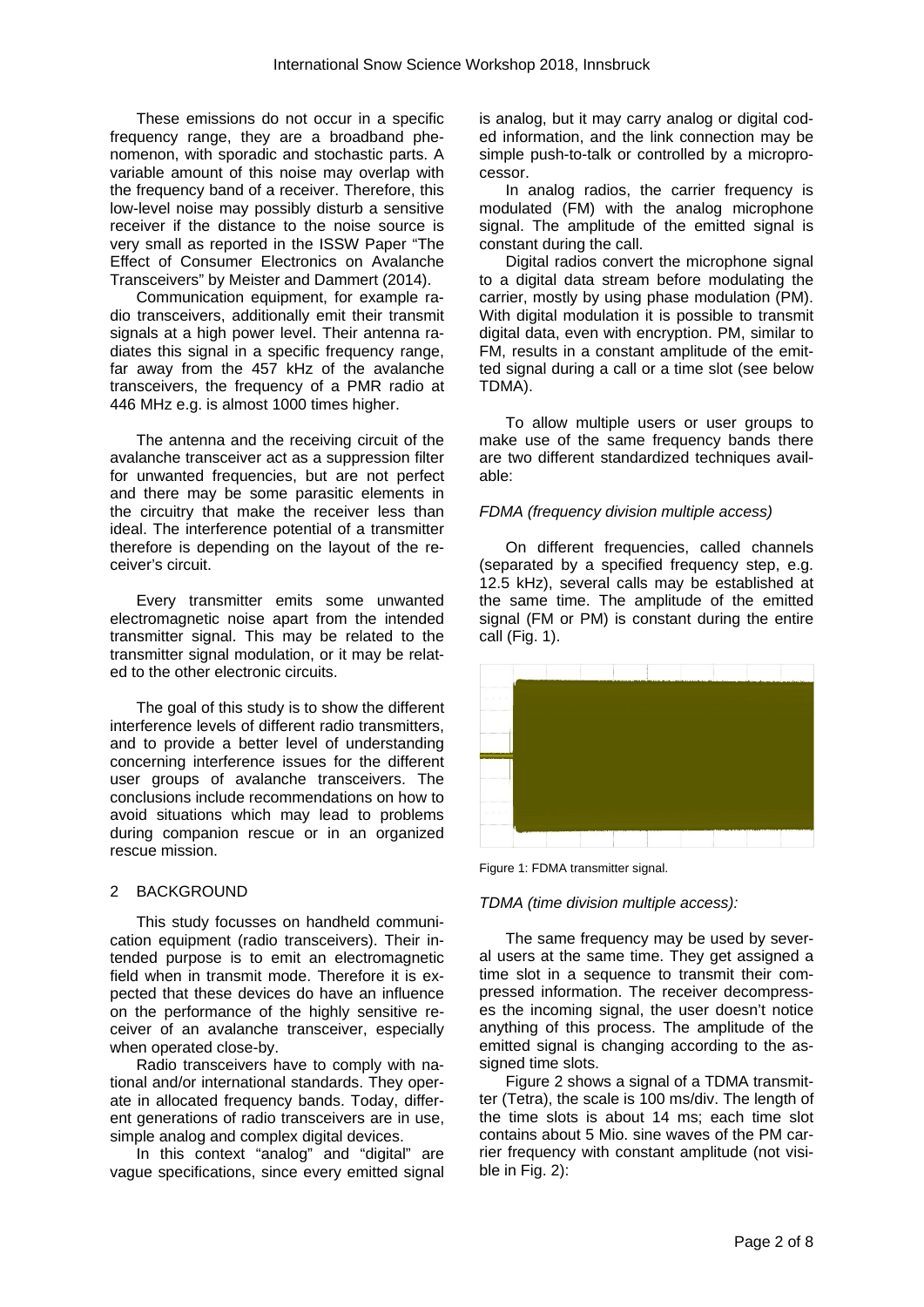

Figure 2: TDMA transmitter signal. Scale: 100ms/div with a time slot length of 14 ms.

In general there are two frequency bands used for handheld radio transceivers: the VHF or 2 m band (around 150 MHz) and the UHF or 70 cm band (around 400 MHz).

These two bands are divided into subbands, assigned to different user groups, depending on national or international regulations. Some of these sub-bands are available for use without a license but others are reserved for licensed users. The maximum permitted transmit power is also regulated.

PMR is a very often used term in this context – but can have several meanings as shown in Table 1.

| <b>PMR: Private Mobile Radio</b>              |
|-----------------------------------------------|
| PMR: Professional Mobile Radio, often used    |
| as a synonym for "trunked radio system".      |
| PMR446: Private Mobile Radio on 446 MHz,      |
| (unlicensed use throughout Europe). It is the |
| European counterpart to the North American    |
| FRS standard (Family Radio Service).          |

*Table 1: Different meanings for the very often used term PMR* 

A trunked radio system is based on a network of base stations and allows communication within the entire area of this network. It is shared by several user groups and can be operated as an FDMA or a TDMA System. It is possible to switch the radios into Direct Mode Operation (DMO) to allow communication between two radios without using a network base station.

TETRAPOL: is also a trunked digital professional mobile radio standard. It operates as a FDMA system in the UHF band. It is defined by the Tetrapol Publicly Available Specification (PAS).

POLYCOM: the Swiss national mobile radio network is based on the TETRAPOL standard.

TETRA: Terrestrial Trunked Radio, also originally known as Trans European Trunked Radio, is a professional mobile radio standard published by the European Telecommunications Standards Institute (ETSI). It operates as a TDMA system in the UHF band.

The TETRA standard is designed for use by government agencies, emergency services (police, fire departments, rescue organizations, …) for a public safety network. To run communication equipment within the TETRA standard requires a license from the national authorities.

*Please note: the given overview of handheld communication equipment and frequencies is not complete and there may be more similar systems.* 

#### 3 METHODS

We applied quantitative laboratory measurements with a number of different avalanche transceivers which were available on the market in the 2017/18 season (Tab. 2). In each test, different radio transceivers were placed in different positions and antenna orientations relative to the avalanche transceiver (Tab. 3).

A minimal test distance of 30 cm between the radio transmitter and the avalanche transceiver under test has been chosen for two reasons: on one hand at lower distances it would be impossible to specify a proper distance between the interfering radio antenna and the avalanche transceiver. And on the other hand it would be difficult to distinguish the interference of the transmit signal from the emissions of the radio's electronic circuits (e.g. display, power supply, CPU, …)

# 3.1 Test Arrangements

A loop antenna is used for generating a magnetic field (H-field) signal, corresponding to the signal of a transmitting avalanche transceiver at a distance of about 45 m.

The avalanche transceiver in receive mode (SEARCH) is placed in the center of the loop antenna, with the X antenna at an angle of 30° to the direction of the magnetic field. In that way both the X- and the Y-antennas are part of the receiving system, and interference with either of them can be detected at the same time.

The radio transceiver is successively placed at 9 points along a half-circle around the avalanche transceiver at a distance of 30 cm (the distance is measured between the antenna feed point (radio transceiver) and the center of the avalanche transceiver).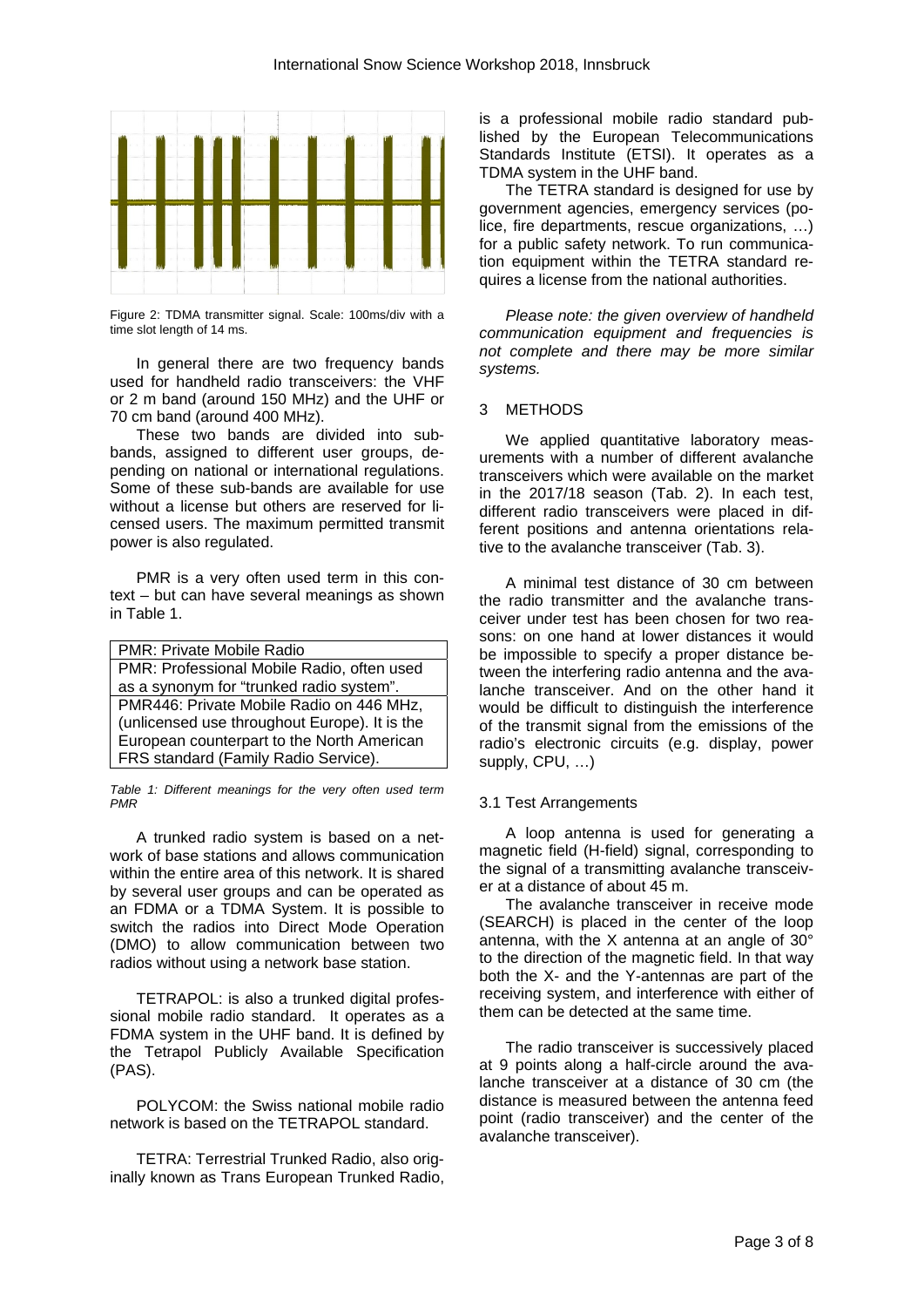Three different antenna positions of the radio transceiver relative to the avalanche transceiver were tested: in parallel with the Xantenna (Fig. 3), in parallel with the Y-antenna (Fig. 4), and finally vertical to the X-Y-plane (Fig. 5).



Figure 3: Antenna Direction - parallel to X-Antenna of the avalanche transceiver.



Figure 4: Antenna Direction - parallel to Y-Antenna of the avalanche transceiver.



Figure 5: Antenna Direction - vertical to X-Y-Plane of the avalanche transceiver.

## *Signal search without an applied H-field signal*

This test setup verifies false detection (ghost signals) by the receiving avalanche transceiver, caused by interference from the radio transmitter.

#### *Signal search with an applied H-field signal*

This test setup verifies if any interference caused by the radio transmitter leads to signal loss, range reduction of the receiving avalanche transceiver or erroneous distance and/or direction indication during a search.

The signal strength of the applied H-field is about 3 dB below the value which is set in the standard EN 300718 (2018) for minimum sensitivity of the receiver. It corresponds to a distance of approx. 45 m.

During these tests the radio transceiver was held in one hand while pressing the PTT key. The avalanche transceiver was resting in the center of the loop antenna. From time to time it has been kept in the other hand to check if there is an influence of the human body (e.g. the hand).

For the FM radios the PTT key was pressed at 1 s intervals to check if the avalanche transceiver is affected by the on-off keying of the transmit signal. This hasn't been done with the Tetra radios, since their carrier is on-off keyed all the time, and the shortest transmit sequence is much longer than 1 s.

To exclude external interference during the measurements all tests were made in a shielded room. Therefore reflections of the radio transmit signal couldn't be avoided; but since the tests were carried out in an extreme near-field situation (very close to the antenna) their influence is considered to be low. In the various testing positions and at different transmit frequencies the possible effects of the reflections also were different (increasing or reducing the interfering field strength).

#### 3.2 Test Conditions

We did the measurements with two different test setups for "SEND" and "SEARCH" Mode.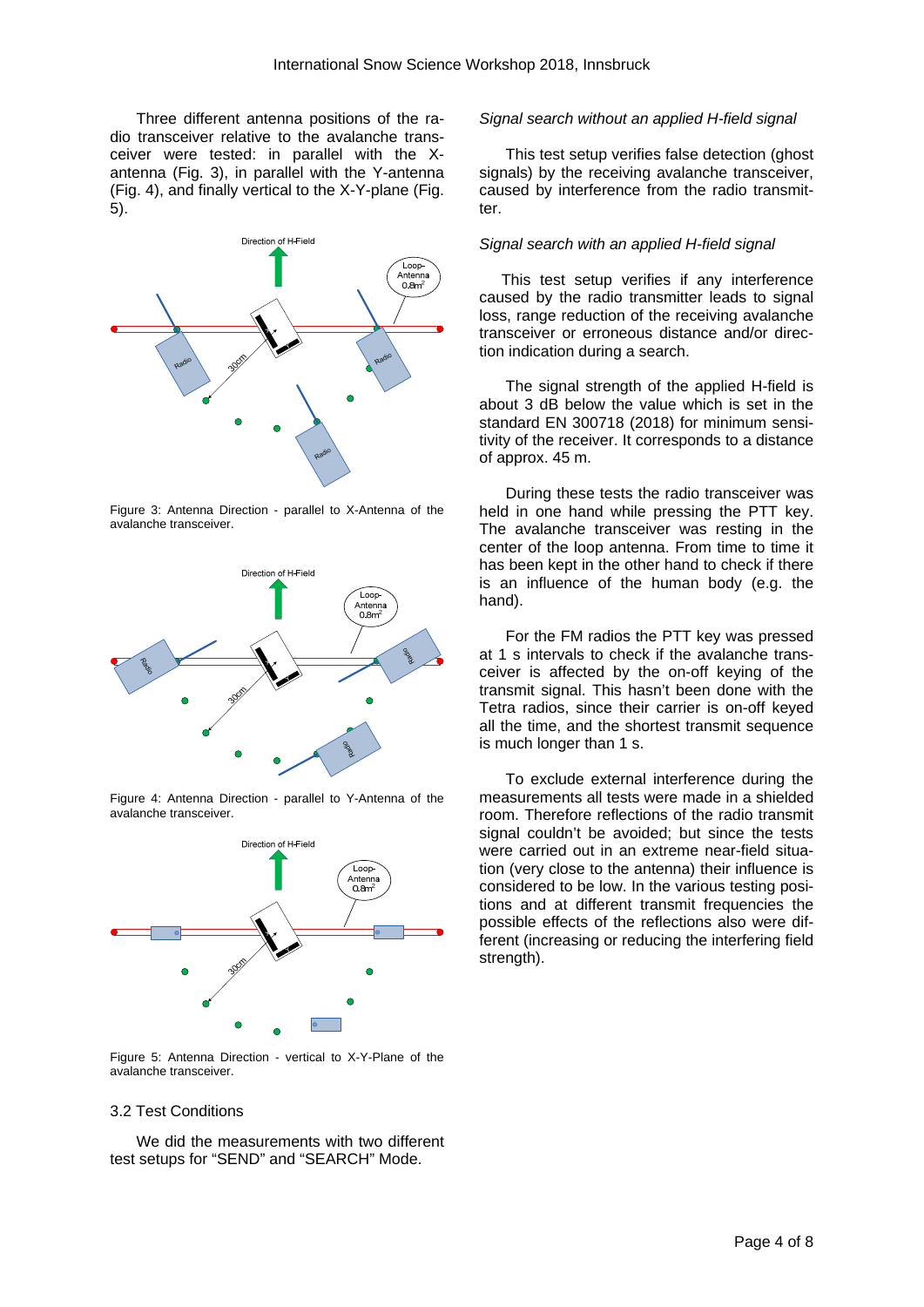## 3.3 TESTED AVALANCHE TRANSCEIVERS

| Brand / Model         | SW Rev. |
|-----------------------|---------|
| Mammut Barryvox S     | 3.0     |
| Mammut PULSE Barryvox | 4.0     |
| Pieps MICRO           | 2.5     |
| Pieps DSP pro         | 2.0     |
| Arva AXIO             | 1.5     |
| Arva Neo              | 2.0     |
| Ortovox S1+           | 2.0     |
| Ortovox $3+$          | 2.1     |
| Tracker 3             | 1.1     |

*Table 2:* List of avalanche transceivers that have been tested.

| <b>Brand</b> | Model    | Modulatio | Frequer<br>[MHz] | Tx Power [W] |
|--------------|----------|-----------|------------------|--------------|
| Motorola     | GP380    | <b>FM</b> | 145<br>173       | 1<br>5       |
| Motorola     | DP3441e  | <b>FM</b> | 155              | 5            |
| Midland      | M-99S    | <b>FM</b> | 446              | 0.5          |
| <b>TEAM</b>  | TeCom-X5 | <b>FM</b> | 476              | 4            |
| Sepura       | STP9038  | Tetra*    | 390              | 1.8          |
| Motorola     | MTP3550  | Tetra*    | 421              | 1.8          |

# 4.4 TESTED RADIOS

*Table 3:* List of communication equipment (radio transceivers) that were tested. \*Tetra radios were operated in Direct Mode Operation (DMO).

## 4 RESULTS

#### *4.1 "SEND" Mode*

Interference has been observed for some of the tested avalanche transceivers in relation to the distance (less than 10 cm) between the radio transceiver in transmit mode and the avalanche transceiver.

*Remark: beside the fact that such a setup (radio transceiver in transmit mode carried close to a* avalanche *transceiver in avalanche terrain) is not practical at all, it is nevertheless a high quality indicator for an avalanche transceiver.* 

#### *Influence of radio transceiver in transmit mode*

Most avalanche transceivers performed well and were not disturbed by any radio transceiver. For one avalanche transceiver a system restart has been reported, caused by a 5 W VHF radio transmitter.

#### *Influence of metal*

The effect of metallic parts of a radio transceiver to an avalanche transceiver in "SEND" Mode would be similar to the results reported by Meister and Dammert (2014).

## *4.2 "SEARCH" Mode*

The following figures show the influence of a TDMA radio transceiver (Tetra) on a receiving avalanche transceiver at different distances.

The signals measured during the tests were recorded by means of a PULSE Barryvox via its earphone jack. The horizontal scale of Fig. 6 is 0.2 s/div.



Figure 6: Noise floor / white noise of a Pulse Barryvox without any signal from a buried avalanche transceiver.

Figure 7 shows the pulsed 457 kHz H-field signal with an amplitude corresponding to that of a transmitting avalanche transceiver at a distance of approx. 40 m.



Figure 7: PULSE Barryvox signal when a buried avalanche transceiver is present, note that the amplitude of the noise between the "beep sounds" remains on an equally low level as shown in Figure 6. The difference between "signal" and "noise" is very distinct.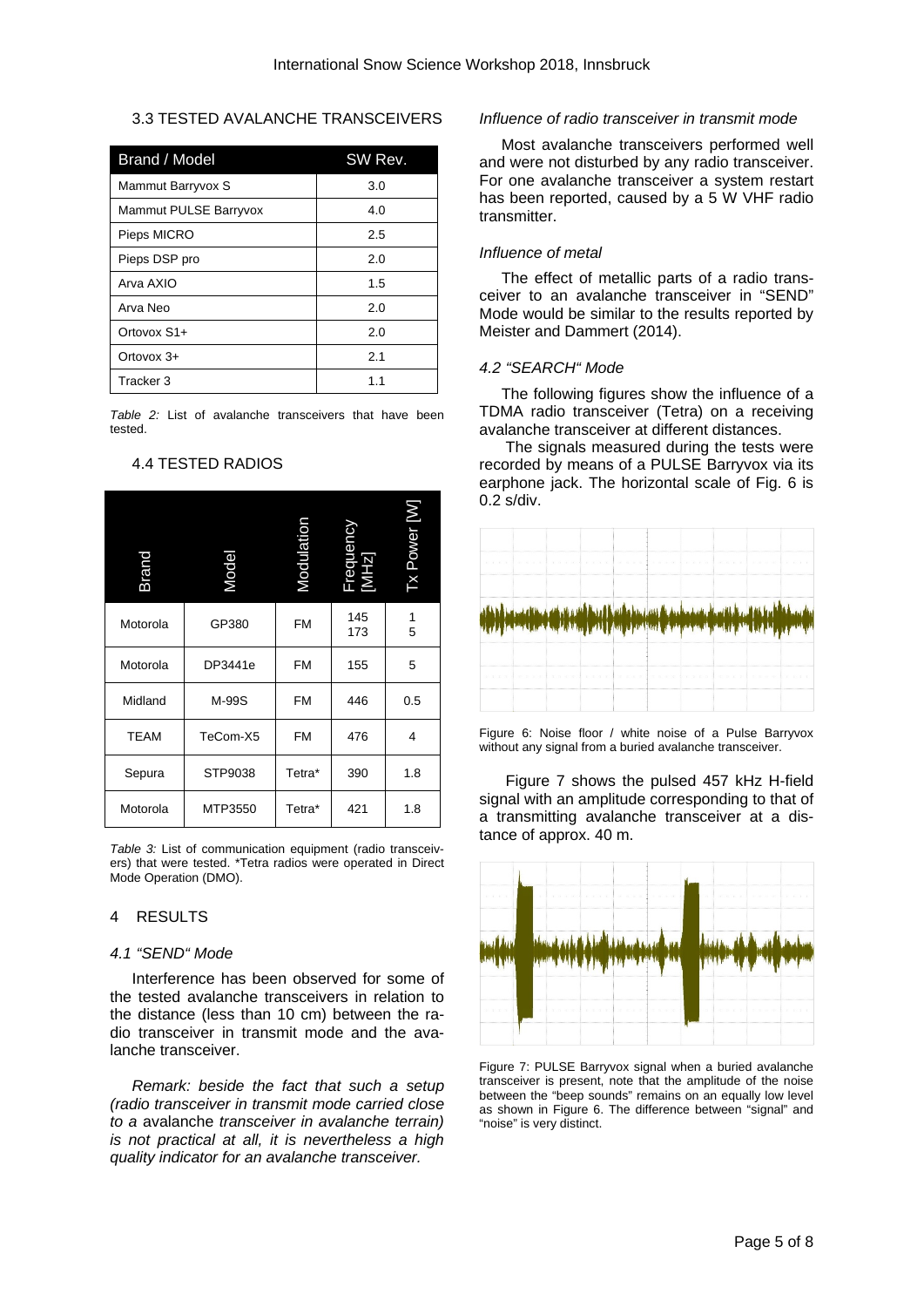Figure 8 shows that a Tetra radio in standby mode is not influencing the receiving avalanche transceiver when holding them 30 cm apart.



Figure 8: Interfering object: Tetra radio in standby mode at a distance of 30 cm from the avalanche transceiver

Figure 9 shows the influence of holding a Tetra radio in standby mode 15 cm apart from the receiving avalanche transceiver. The noise level between the "beep" tones dramatically increased in amplitude, making the difference between "signal" and "noise" much less distinct. This difference is known as the "signal to noise ratio" SNR, which is a critical value for the reliability of signal detection.



Figure 9: Interfering object: Tetra radio in standby mode at a distance of 15 cm from the avalanche transceiver

Figures 10 and 11 show the influence of a Tetra radio in transmit mode 30 cm and 15 cm apart from the receiving avalanche transceiver.



Figure 10: Interfering object: Tetra radio in transmit mode at a distance of 30 cm from the avalanche transceiver



Figure 11: Interfering object: Tetra radio in transmit mode at a distanceof 15 cm from the avalanche transceiver

It is clearly visible that at distances closer than 30 cm the interference from a radio transceiver increases drastically in standby mode (Fig. 9) but most notably in transmit mode (Fig. 11).

The interference caused by a radio transmitter with a constant amplitude such as an FDMA radio is considerably lower than the interference caused by a TDMA radio with pulsed amplitude and may vary between different brands and models of communication equipment.

In general: the interfering impact of a radio transceiver depends heavily on the channel access mode (FDMA or TDMA) and not on analog or digital operating mode of the communication equipment.

## *4.2.1 Signal search without an applied H-field signal*

FDMA radio: all of the tested avalanche transceivers show no false detection with a transmitting FM radio at a distance of 30 cm. But three of them showed sporadic unwanted signal detection (ghost signals) when the FM radio was switched from receive to transmit mode at a distance below 40 cm.

TDMA radio: only 3 out of 9 tested avalanche transceivers showed no false detections with a Tetra radio in transmit mode at a distance of 30 cm.

Four of the tested avalanche transceivers showed sporadic false detections, two models at a distance below 40 cm and another two models at a distance of less than 1 m.

Two of the tested avalanche transceivers where seriously disturbed by holding a Tetra radio in transmit mode about 1 meter apart from the receiving avalanche transceiver.

In this case the amount of false detections of the affected avalanche transceiver rises dramatically which renders a reliable search for buried subjects nearly impossible for the rescuer.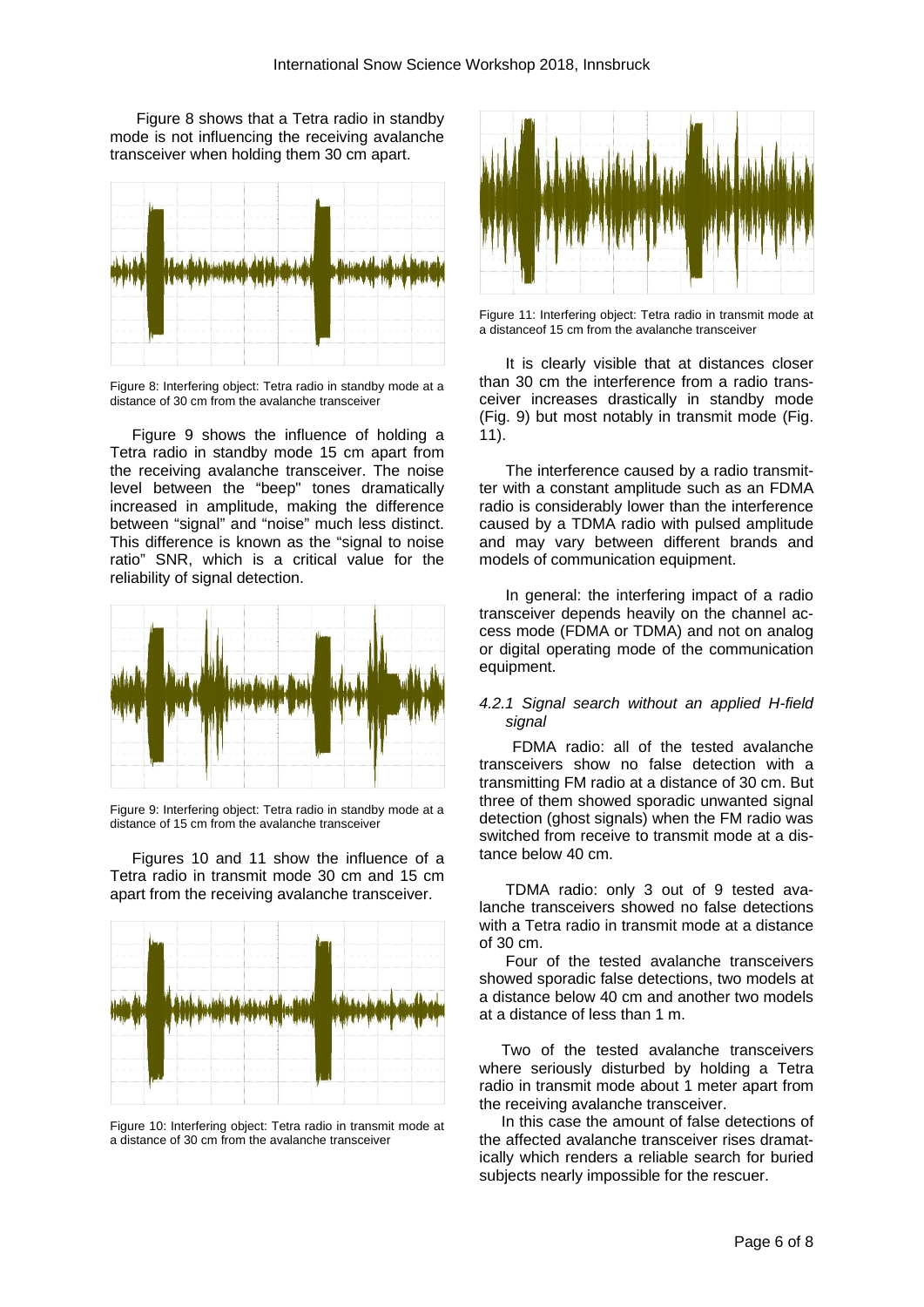#### *4.2.2 Signal search with an applied H-field signal*

FDMA radio: 1 out of 9 avalanche transceivers showed signal loss, another one showed false detection of distance and direction (both with a UHF FM radio).

TDMA radios: for 7 out of the 9 tested avalanche transceivers false detection of distance or direction indication has been observed at a distance below 40 cm and for two of them at a distance below 50 cm. The reported observation was only visible or reproducible for one out of the two tested Tetra radio models (Tab. 3).

Also in this test there were two avalanche transceivers, the same ones as in chapter 4.2.1, which were heavily disturbed by holding a Tetra radio in transmit mode approx. 1 meter apart from the receiving avalanche transceiver. This lead into the same conclusion as described in chapter 4.2.1.

Based on the results it became obvious that the interfering impact of radio transceivers in combination with avalanche transceivers is different between FDMA and TDMA radios.

#### 5 CONCLUSIONS

As a matter of principle and to avoid running into interference issues, most of the avalanche transceiver manufacturers have published proprietary recommendations for handling interfering objects (e.g. radios, mobile phones, headlamps), metallic items (pocket knives, magnetic buttons), or other avalanche transceivers close to an avalanche transceiver in avalanche terrain.

And as already reported by Meister and Dammert (2014), there is not a single general recommendation for "SEND" as well as "SEARCH" mode. Therefore, best practice for avalanche transceiver users would be to consult the manufacturer's instructions.

# *"SEND" Mode*

The results of the measurements show that in "SEND" mode influence has to be expected at distances lower than 10 cm from the avalanche transceiver. Therefore, and based on the results from Meister and Dammert (2014), we recommend to keep a minimum distance of 20 cm to the avalanche transceiver in "SEND" mode.

# *"SEARCH" Mode*

Based on the results and on the variety of different frequency bands for communication

equipment it is not possible to make a single recommendation in terms of minimum distance for "SEARCH" mode.

As a general recommendation for a search, keep the avalanche transceiver at least 50 cm away from any communication equipment.

## *5.1 Best practice to verify interfering objects in "Search" Mode (a simple field test)*

First test: place the avalanche transceiver in an interference-free environment without any sending device. Switch the avalanche transceiver to "SEARCH" and hold the radio transceiver at a distance of 1.0 m to the avalanche transceiver. Keep the radio transceiver in transmit mode and move it slowly towards the avalanche transceiver down to about 50 cm, depending on the specific recommendation of the avalanche transceiver manufacturer. Then slowly change the orientation of the radio transceiver relative to the avalanche transceiver around all three axes. The avalanche transceiver must remain in signal search. Any coarse search indication is caused by interference from the radio transceiver.

Second test: place the avalanche transceiver to be tested in an interference-free environment with an additional avalanche transceiver to generate a signal. Place the additional avalanche transceiver so far apart that the receiving avalanche transceiver to be tested indicates approx. 40 on the display. While doing the same test as described in the section "First test" with the radio transceiver observe the indicated signal at the avalanche transceiver. If the indicated distance and/or the direction gets unusable for locating the transmitting avalanche transceiver, the interference from the radio transceiver is too strong.

In both tests observe the distances and directions indicated and note the resulting influence on an avalanche rescue search.

Small influences can be handled by the rescuer, but strong influences would render a avalanche transceiver search impossible.

*Remark: the outlined test procedure can be applied to checking the influence of any electronic equipment.* 

Finally, be aware of the influence on the search strip width by interference. Even if an avalanche transceiver is not indicating any signals caused by interference, the search strip with may be reduced. An avalanche transceiver with analog tone support can help to recognize interference.